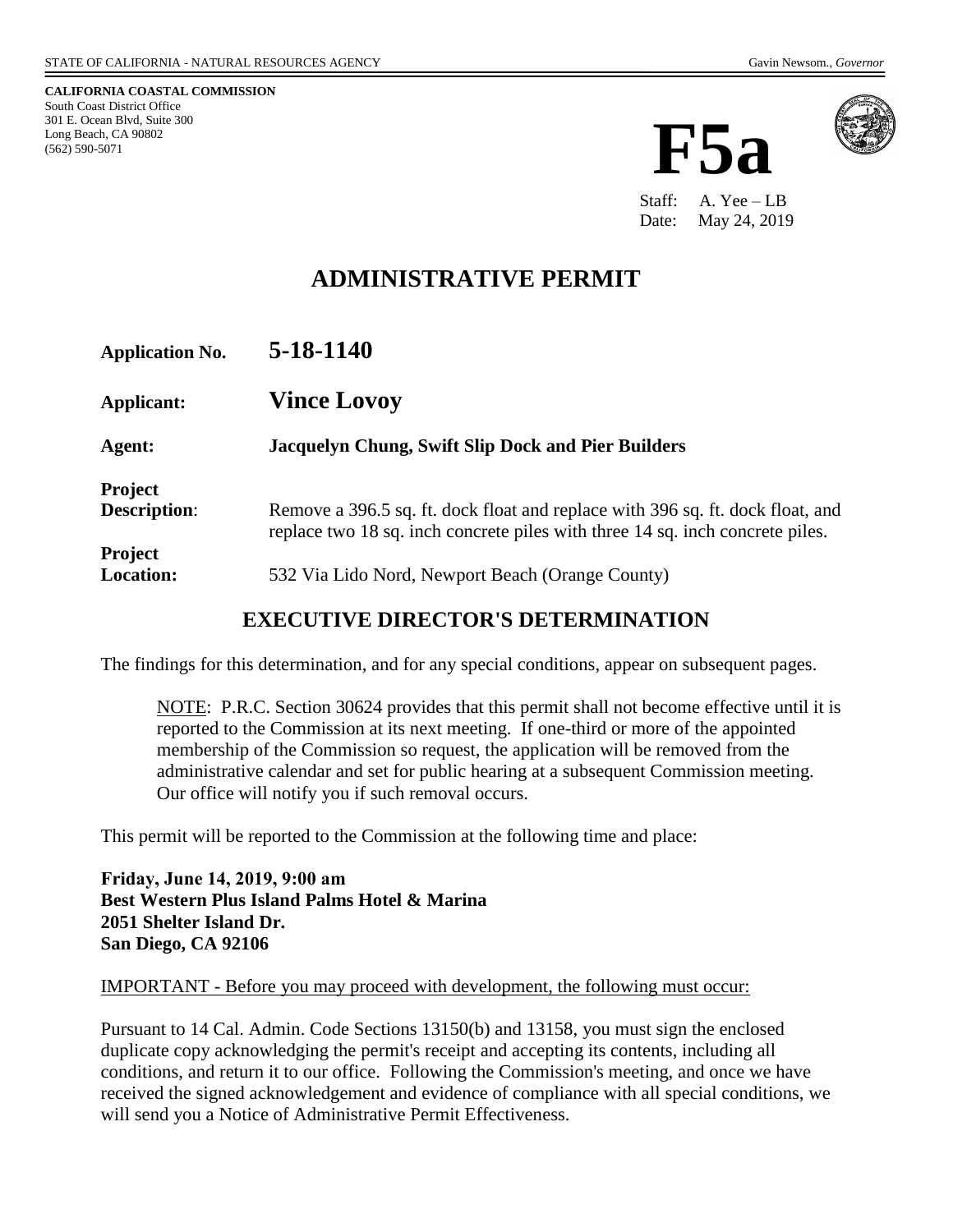### **BEFORE YOU CAN OBTAIN ANY LOCAL PERMITS AND PROCEED WITH DEVELOPMENT, YOU MUST HAVE RECEIVED BOTH YOUR ADMINISTRATIVE PERMIT AND THE NOTICE OF PERMIT EFFECTIVENESS FROM THIS OFFICE.**

JOHN AINSWORTH Executive Director

By: Alexander Yee Title: Coastal Program Analyst

## **STANDARD CONDITIONS**

This permit is granted subject to the following standard conditions:

- 1. **Notice of Receipt and Acknowledgment.** The permit is not valid and development shall not commence until a copy of the permit, signed by the permittee or authorized agent, acknowledging receipt of the permit and acceptance of the terms and conditions, is returned to the Commission office.
- 2. **Expiration.** If development has not commenced, the permit will expire two years from the date the Commission voted on the application. Development shall be pursued in a diligent manner and completed in a reasonable period of time. Application for extension of the permit must be made prior to the expiration date.
- 3. **Interpretation.** Any questions of intent or interpretation of any term or condition will be resolved by the Executive Director or the Commission.
- 4. **Assignment.** The permit may be assigned to any qualified person, provided assignee files with the Commission an affidavit accepting all terms and conditions of the permit.
- 5. **Terms and Conditions Run with the Land.** These terms and conditions shall be perpetual, and it is the intention of the Commission and the permittee to bind all future owners and possessors of the subject property to the terms and conditions.

### **SPECIAL CONDITIONS: SEE PAGES FIVE THROUGH NINE.**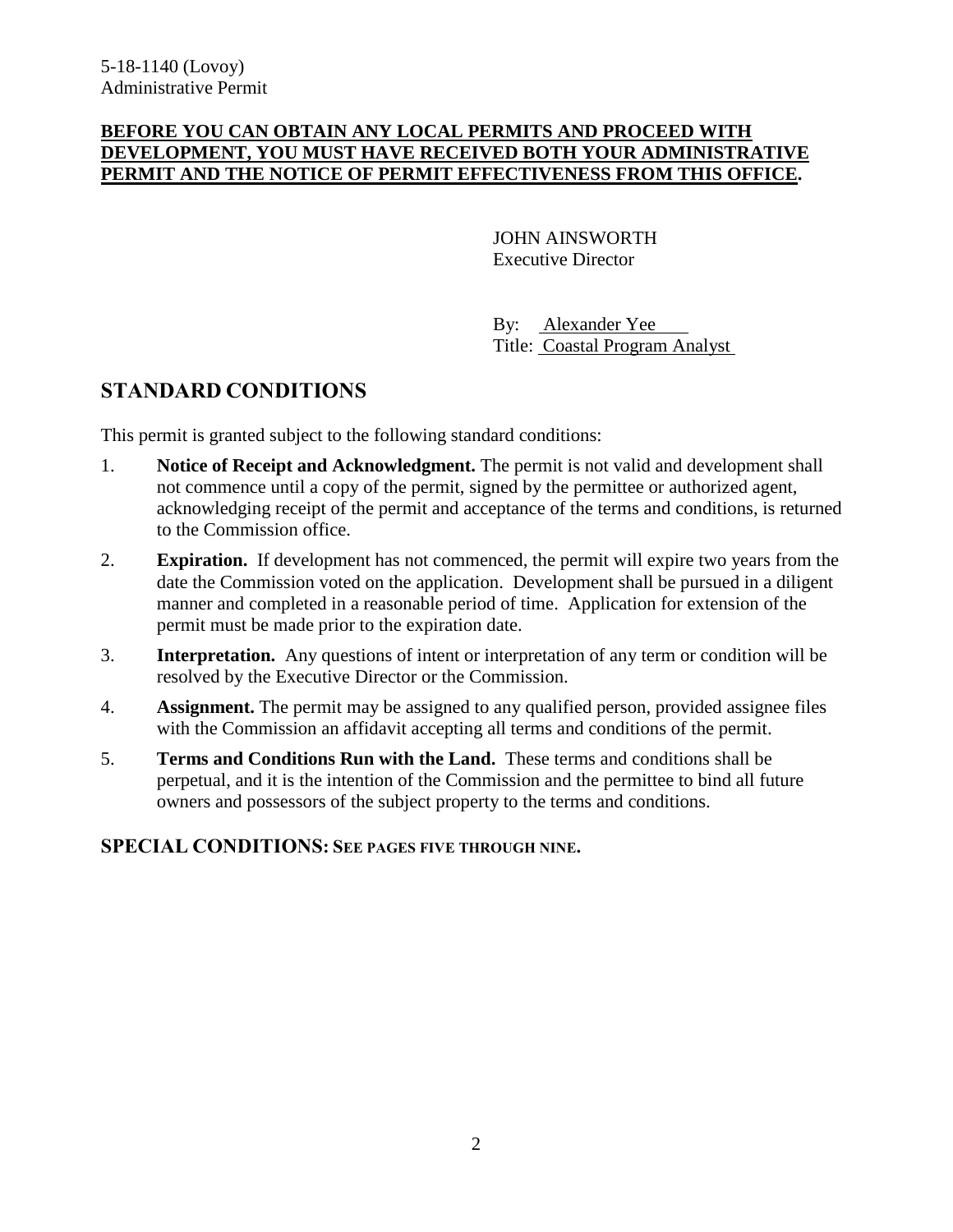### **EXECUTIVE DIRECTOR'S DETERMINATION (continued):**

The Executive Director hereby determines that the proposed development is a category of development, which, pursuant to PRC Section 30624, qualifies for approval by the Executive Director through the issuance of an Administrative Permit. Subject to Standard and Special Conditions as attached, said development is in conformity with the provisions of Chapter 3 of the Coastal Act of 1976 and will not have any significant impacts on the environment within the meaning of the California Environmental Quality Act. If located between the nearest public road and the sea, this development is in conformity with the public access and public recreation policies of Chapter 3.

## **FINDINGS FOR EXECUTIVE DIRECTOR'S DETERMINATION**

### **A. PROJECT DESCRIPTION**

The proposed project involves the following: Removal of a 396.5 sq. ft. L-shaped dock float and replacement with a 396 sq. ft. U-shaped dock float. No work is proposed to the existing seawall, or pier platform. (**[Exhibit No. 2](https://documents.coastal.ca.gov/reports/2019/6/F5a/F5a-6-2019-exhibits.pdf)**). The two existing 18 sq. inch concrete piles are being removed and three new 14 sq. in. piles are proposed. The new dock system will be comprised of wood and composite material and the piles are made of pre-stressed concrete. Overwater coverage will decrease as the proposed dock float will be the approximately 0.5 square feet smaller than the existing 396.5 square foot dock float. The proposed dock float will be reoriented, but it will not encroach further into the Lido channel. The proposed dock float is consistent with the City of Newport Beach Harbor Permit Policy that docks not extend into the channel beyond 30 feet from the canal lines (Bulkhead Line). The proposed dock float is generally consistent with the size of docks in the adjacent area, is consistent with past Commission issued permits and there are no proposed impacts to eelgrass.

The subject site is developed with a single-family residence and private residential dock located at 532 Via Lido Nord in the City of Newport Beach, Orange County (**[Exhibit No. 1](https://documents.coastal.ca.gov/reports/2019/6/F5a/F5a-6-2019-exhibits.pdf)**). The dock will be used for boating related purposes to serve a single-family residential development. Singlefamily residences and associated private boat dock systems characterize the subject site and the surrounding area.

The proposed dock is being constructed on a public waterway managed by the City. There is no direct public pedestrian access to public tidelands through the private residential lot at the subject site. However, public access is available approximately 160 feet southwest of the project site at the Via Orvieto street-end. Therefore, the proposed project does not result in adverse impacts to public access. In order to preserve and maintain access to the public tidelands, **Special Condition No. 4** is imposed stating that the approval of a coastal development permit for the project does not waive any public rights or interest that exist or may exist on the property.

The storage or placement of construction material, debris, or waste in a location where it could be discharged into coastal waters would result in an adverse effect on the marine environment. The proposed project includes measures to help ensure protection of coastal waters and marine resources during construction. Measures proposed include: floating debris shall be removed from the water and disposed of properly, all construction activities shall occur within the designated project footprint, and silt curtains shall be used during pile replacement. The applicant has applied for permits from the Regional Water Quality Control Board (RWQCB) and U.S. Army Corps of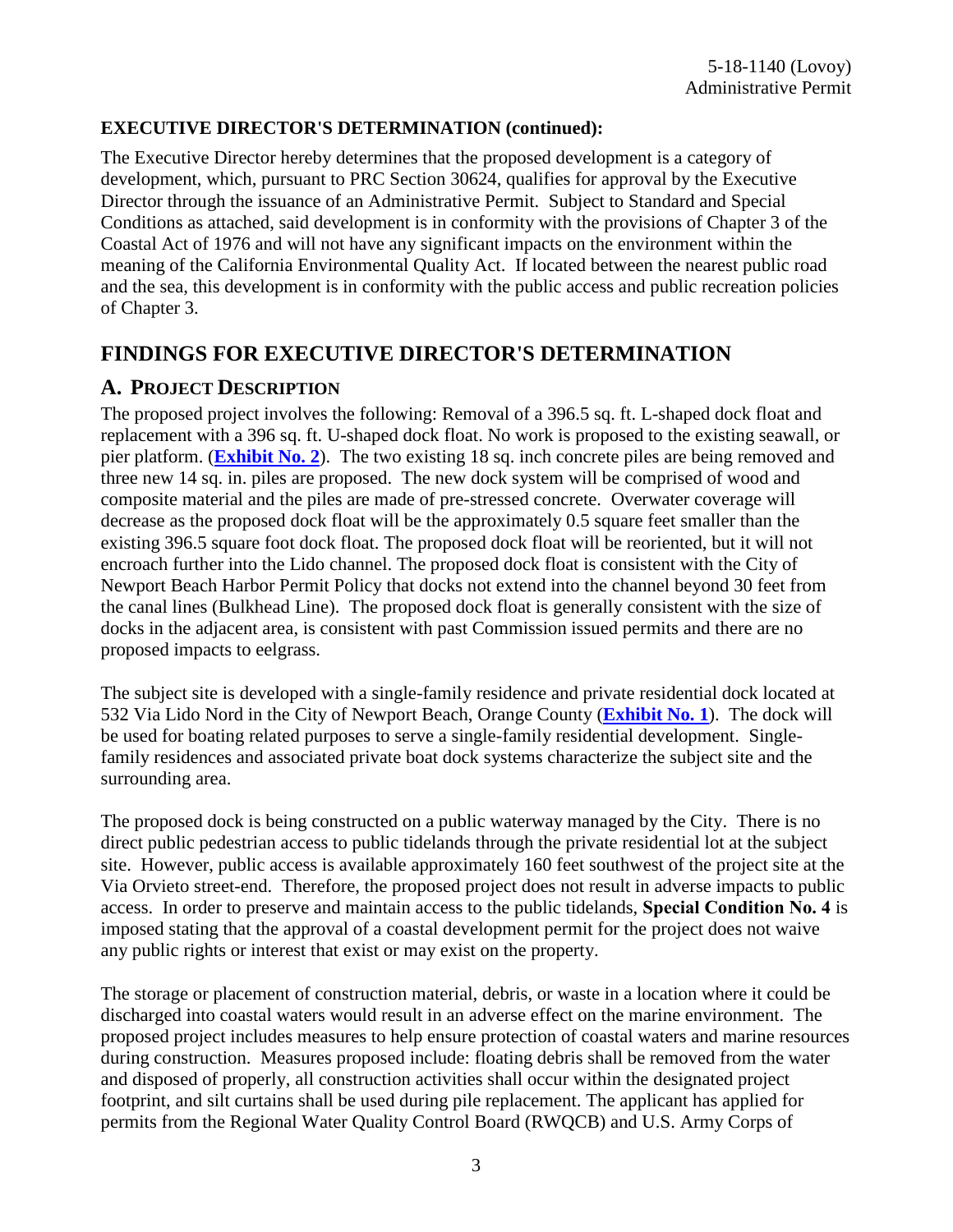### 5-18-1140 (Lovoy) Administrative Permit

Engineers and these permits are pending coastal development permit approval. To ensure that all impacts (pre- and post- construction) to water quality are minimized, however, and to reduce the potential for construction related impacts on water quality, the Commission imposes **Special Condition No. 1**, which requires, but is not limited to, appropriate storage and handling of construction equipment and materials to minimize the potential of pollutants to enter coastal waters; and the continued use and maintenance of post construction BMPs.

The site has been surveyed by the City of Newport Beach Harbor Resources Division for eelgrass and no eelgrass was discovered within the project area.

The eelgrass survey took place on September 14, 2018 as required by the City of Newport Beach Harbor Resources Division and eelgrass surveys completed during the active growth phase of eelgrass (typically March through October) are valid for 60-days with the exception of surveys completed in August-October. A survey completed in August - October shall be valid until the resumption of active growth (i.e., March 1). The project is agendized for the April 2019 Coastal Commission Hearing and the eelgrass survey took place on September 14, 2018 so the eelgrass is no longer valid. Therefore, a subsequent eelgrass survey will be required prior to beginning any construction. A pre-construction *Caulerpa taxifolia* survey was also completed on September 14, 2018 as required by the City of Newport Beach Harbor Resources Division and no *Caulerpa taxifolia* was discovered in the project area. *Caulerpa taxifolia* surveys are valid for 90 days. The project is agendized for the June 2019 Coastal Commission Hearing and by this time the *Caulerpa taxifolia* survey would not continue to be valid since 90 days have passed since the survey was completed. Thus, an up-to-date *Caulerpa taxifolia* survey must be conducted prior to commencement of the project. Therefore, the Commission imposes **Special Condition No. 2 and No. 3**, which identifies the procedures necessary to be completed prior to beginning any construction. Also, if any *Caulerpa taxifolia* is found on the project site, **Special Condition No. 3** also identifies the procedures necessary to be completed prior to beginning any construction.

The proposed development is located seaward of the mean high tide and is within the Commission's original permit jurisdiction. The standard of review for development within the Commission's original permit jurisdiction is Chapter 3 of the Coastal Act. The City's certified LCP is advisory in nature and may provide guidance for development.

## **B. MARINE RESOURCES**

The proposed recreational boat dock development and its associated structures are an allowable and encouraged marine related use. The project design includes the minimum sized pilings and the minimum number of pilings necessary for structural stability. Although the new dock shape requires an additional piling, the project proposes smaller pilings, and will result in a reduction of 60 sq. inches of fill. The new dock float shape will also be approximately the same size, measuring 396 sq. ft., resulting in an overall reduction in overwater coverage of 0.5 sq. ft. As conditioned, the project will not significantly adversely impact eelgrass beds and will not contribute to the dispersal of the invasive aquatic algae, *Caulerpa taxifolia*. Further, as proposed and conditioned, the project, which is to be used solely for recreational boating purposes, conforms to Sections 30224 and 30233 of the Coastal Act.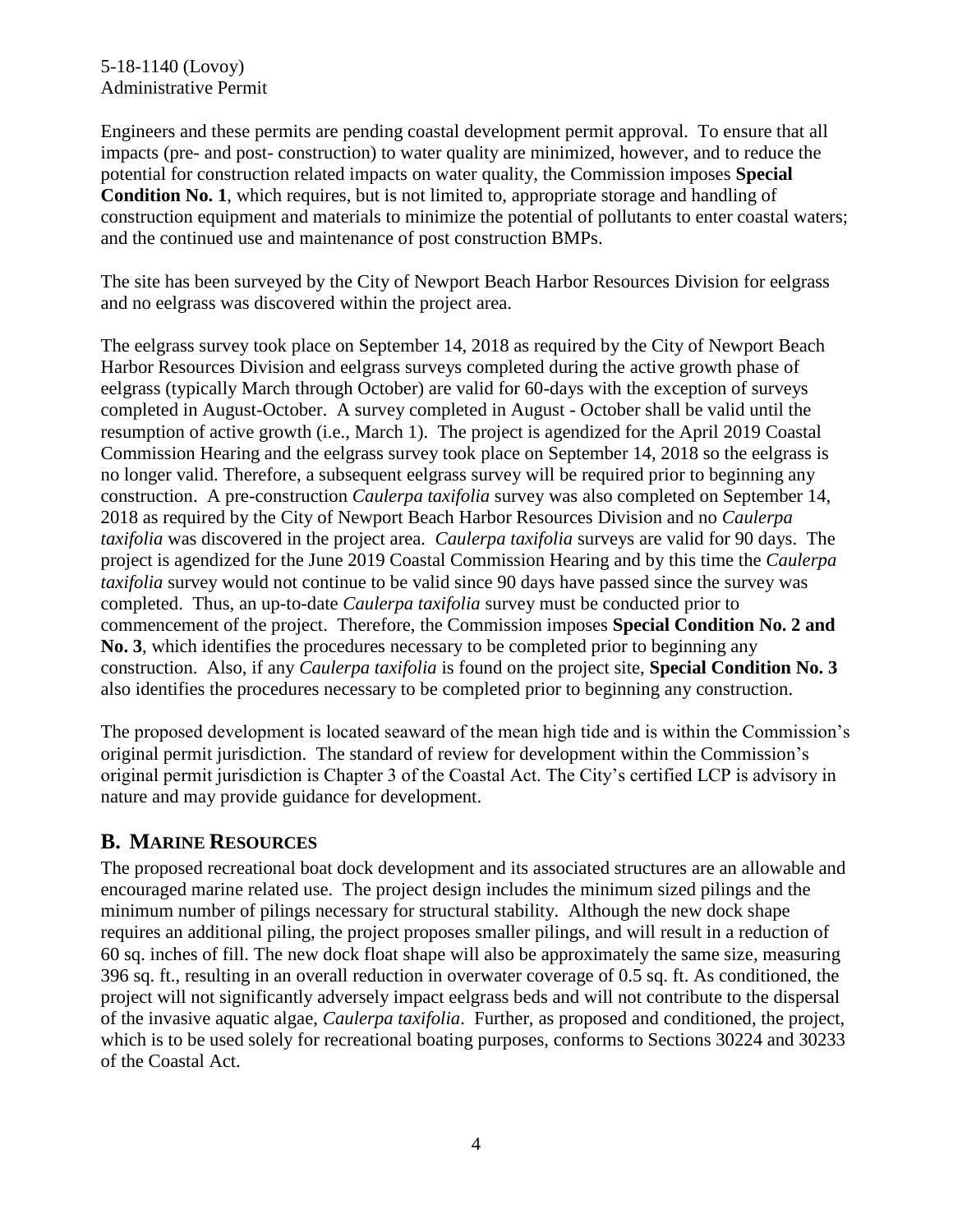# **C. WATER QUALITY**

The proposed work will be occurring on, within, or adjacent to coastal waters. The storage or placement of construction material, debris, or waste in a location where it could be discharged into coastal waters would result in an adverse effect on the marine environment. To reduce the potential for construction related impacts on water quality, the Commission imposes special conditions requiring, but not limited to, the appropriate storage and handling of construction equipment and materials to minimize the potential of pollutants to enter coastal waters. To reduce the potential for post-construction impacts to water quality the Commission requires the continued use and maintenance of post construction BMPs. As conditioned, the Commission finds that the development conforms to Sections 30230 and 30231 of the Coastal Act.

## **D. PUBLIC ACCESS**

The proposed development will not affect the public's ability to gain access to, and/or to make use of, the coast and nearby recreational facilities. Therefore, as proposed the development conforms with Sections 30210 through 30214, Sections 30220 through 30224, and 30252 of the Coastal Act.

# **E. LOCAL COASTAL PROGRAM (LCP)**

The City of Newport Beach LCP was effectively certified on January 13, 2017. The proposed development is located seaward of the mean high tide and is within the Commission's original permit jurisdiction. The standard of review for development within the Commission's original permit jurisdiction is Chapter 3 of the Coastal Act. The City's certified LCP is advisory in nature and may provide guidance for development. As conditioned, the proposed development is consistent with the Chapter 3 policies of the Coastal Act.

## **F. CALIFORNIA ENVIRONMENTAL QUALITY ACT (CEQA)**

As conditioned, there are no feasible alternatives or additional feasible mitigation measures available that would substantially lessen any significant adverse effect that the activity may have on the environment. Therefore, the Commission finds that the proposed project, as conditioned to mitigate the identified impacts, is the least environmentally damaging feasible alternative and can be found consistent with the requirements of the Coastal Act to conform to CEQA.

# **SPECIAL CONDITIONS**

This permit is granted subject to the following special conditions:

## **1. Water Quality**

- A. Construction Responsibilities and Debris Removal
	- (1) No demolition or construction materials, equipment, debris, or waste shall be placed or stored where it may enter sensitive habitat, receiving waters or a storm drain, or be subject to wave, wind, rain or tidal erosion and dispersion;
	- (2) Any and all debris resulting from demolition or construction activities, and any remaining construction material, shall be removed from the project site within 24 hours of completion of the project;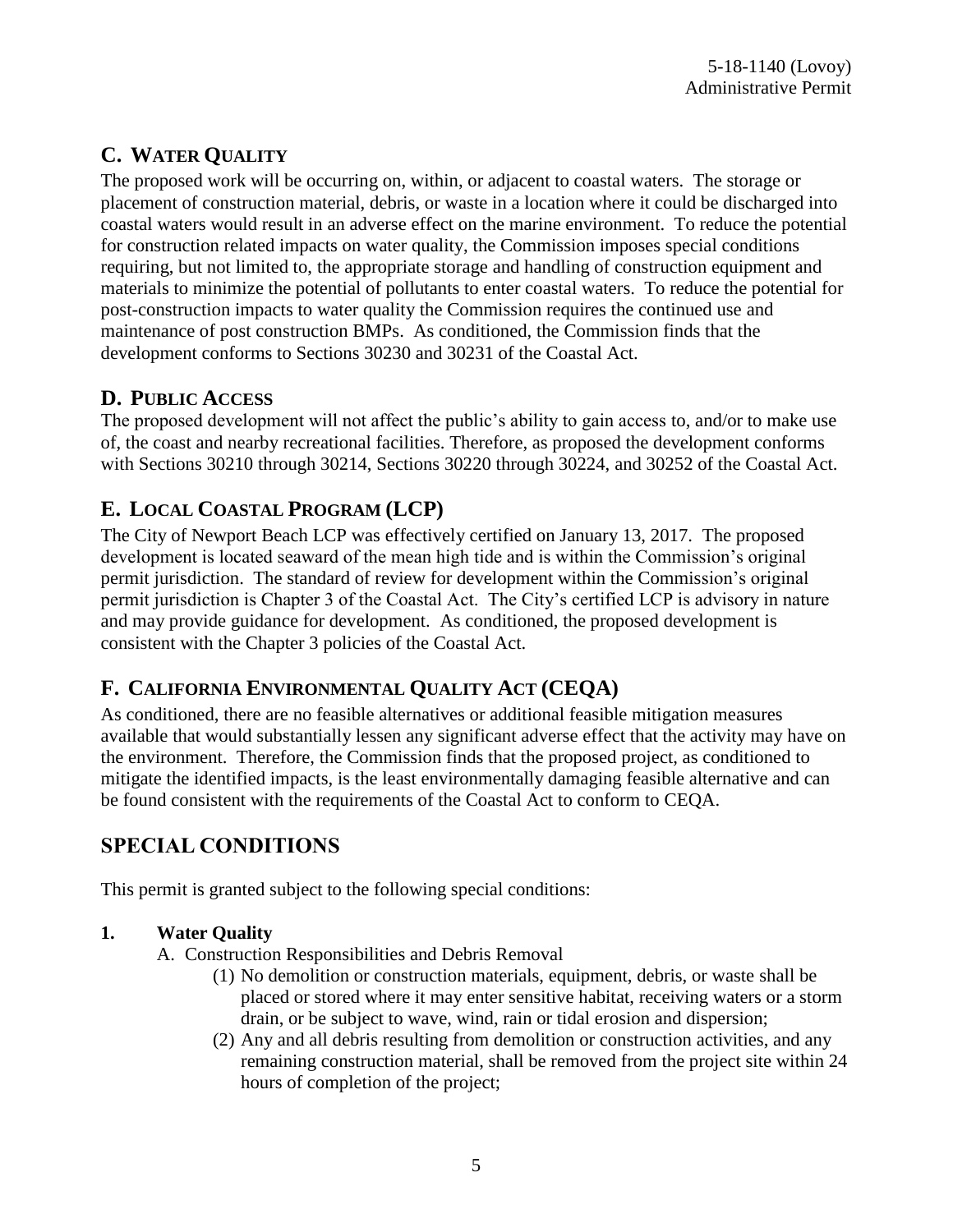- (3) Demolition or construction debris and sediment shall be removed from work areas each day that demolition or construction occurs to prevent the accumulation of sediment and other debris that may be discharged into coastal waters;
- (4) Machinery or construction materials not essential for project improvements will not be allowed at any time in the intertidal zone;
- (5) If turbid conditions are generated during construction a silt curtain will be utilized to control turbidity;
- (6) Floating booms will be used to contain debris discharged into coastal waters and any debris discharged will be removed as soon as possible but no later than the end of each day;
- (7) Non buoyant debris discharged into coastal waters will be recovered by divers as soon as possible after loss;
- (8) All trash and debris shall be disposed in the proper trash and recycling receptacles at the end of every construction day;
- (9) The applicant shall provide adequate disposal facilities for solid waste, including excess concrete, produced during demolition or construction;
- (10) Debris shall be disposed of at a legal disposal site or recycled at a recycling facility. If the disposal site is located in the coastal zone, a coastal development permit or an amendment to this permit shall be required before disposal can take place unless the Executive Director determines that no amendment or new permit is legally required;
- (11) All stock piles and construction materials shall be covered, enclosed on all sides, shall be located as far away as possible from drain inlets and any waterway, and shall not be stored in contact with the soil;
- (12) Machinery and equipment shall be maintained and washed in confined areas specifically designed to control runoff. Thinners or solvents shall not be discharged into sanitary or storm sewer systems;
- (13) The discharge of any hazardous materials into any receiving waters shall be prohibited;
- (14) Spill prevention and control measures shall be implemented to ensure the proper handling and storage of petroleum products and other construction materials. Measures shall include a designated fueling and vehicle maintenance area with appropriate berms and protection to prevent any spillage of gasoline or related petroleum products or contact with runoff. The area shall be located as far away from the receiving waters and storm drain inlets as possible;
- (15) Best Management Practices (BMPs) and Good Housekeeping Practices (GHPs) designed to prevent spillage and/or runoff of demolition or construction-related materials, and to contain sediment or contaminants associated with demolition or construction activity, shall be implemented prior to the on-set of such activity; and
- (16) All BMPs shall be maintained in a functional condition throughout the duration of construction activity.
- B. Best Management Practices Program

By acceptance of this permit the applicant agrees that the long-term water-borne berthing of boat(s) in the approved dock and/or boat slip will be managed in a manner that protects water quality pursuant to the implementation of the following BMPs.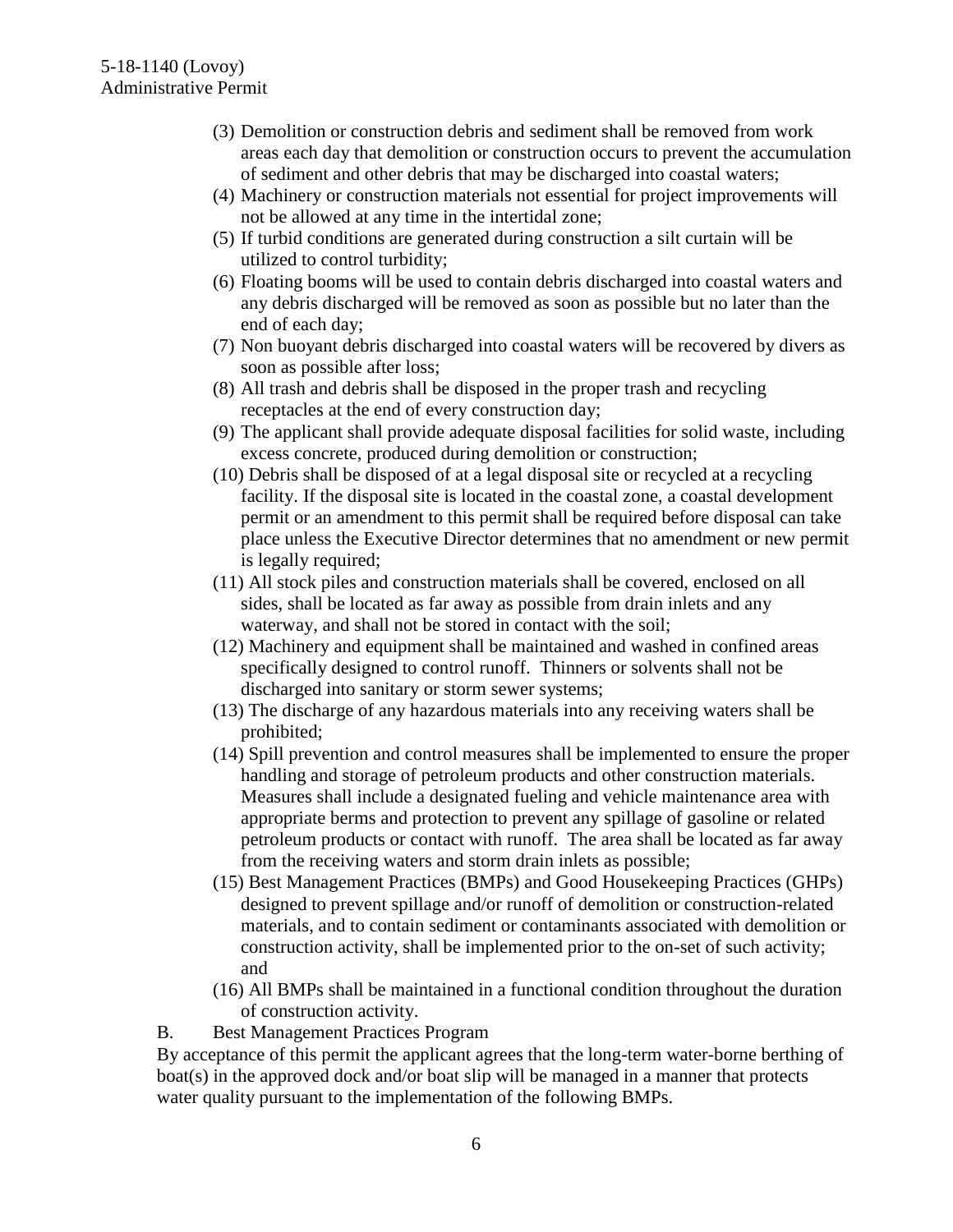- (1) Boat Cleaning and Maintenance Measures:
	- a. In-water top-side and bottom-side boat cleaning shall minimize the discharge of soaps, paints, and debris;
	- b. In-the-water hull scraping or any process that occurs under water that results in the removal of paint from boat hulls shall be prohibited. Only detergents and cleaning components that are designated by the manufacturer as phosphate-free and biodegradable shall be used, and the amounts used minimized; and
	- c. The applicant shall minimize the use of detergents and boat cleaning and maintenance products containing ammonia, sodium hypochlorite, chlorinated solvents, petroleum distillates or lye.
- (2) Solid and Liquid Waste Management Measures:
	- a. All trash, recyclables, and hazardous wastes or potential water contaminants, including old gasoline or gasoline with water, absorbent materials, oily rags, lead acid batteries, anti-freeze, waste diesel, kerosene and mineral spirits will be disposed of in a proper manner and will not at any time be disposed of in the water or gutter.
- (3) Petroleum Control Management Measures:
	- a. Boaters will practice preventive engine maintenance and will use oil absorbents in the bilge and under the engine to prevent oil and fuel discharges. Oil absorbent materials shall be examined at least once a year and replaced as necessary. Used oil absorbents are hazardous waste in California. Used oil absorbents must therefore be disposed in accordance with hazardous waste disposal regulations. The boaters will regularly inspect and maintain engines, seals, gaskets, lines and hoses in order to prevent oil and fuel spills. The use of soaps that can be discharged by bilge pumps is prohibited;
	- b. If the bilge needs more extensive cleaning (e.g., due to spills of engine fuels, lubricants or other liquid materials), the boaters will use a bilge pump-out facility or steam cleaning services that recover and properly dispose or recycle all contaminated liquids; and
	- c. Bilge cleaners which contain detergents or emulsifiers will not be used for bilge cleaning since they may be discharged to surface waters by the bilge pumps.

### **2. Eelgrass Survey(s).**

A. Pre-Construction Eelgrass Survey. Pre-Construction Eelgrass Survey. A valid preconstruction eelgrass (*Zostera marina*) survey shall be completed during the period of active growth of eelgrass (typically March through October). The pre- construction survey shall be completed within 60 days before the start of construction. The survey shall be prepared in full compliance with the "California Eelgrass Mitigation Policy" dated October 2014 (except as modified by this special condition) adopted by the National Marine Fisheries Service and shall be prepared in consultation with the California Department of Fish and Wildlife. The applicant shall submit the eelgrass survey for the review and approval of the Executive Director within five (5) business days of completion of each eelgrass survey and in any event no later than fifteen (15) business days prior to commencement of any development. If the eelgrass survey identifies any eelgrass within the project area which would be impacted by the proposed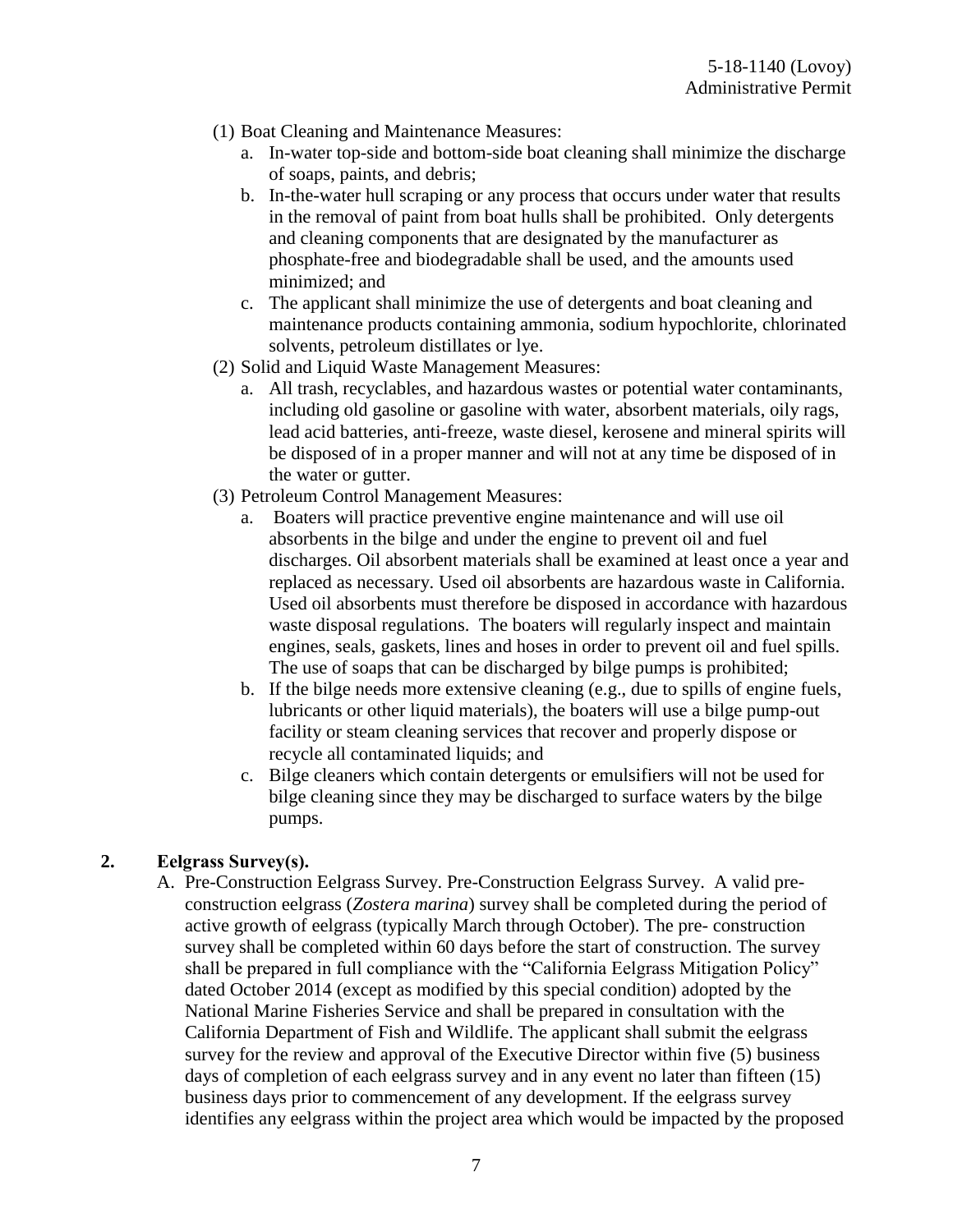project, the development shall require an amendment to this permit from the Coastal Commission or a new coastal development permit.

B. Post-Construction Eelgrass Survey. If any eelgrass is identified in the project area by the survey required in subsection A of this condition above, within 30 days of completion of construction if completion of construction occurs within the active growth period, or within the first 30 days of the next active growth period following completion of construction that occurs outside of the active growth period, the applicant shall survey the project site to determine if any eelgrass was adversely impacted. The survey shall be prepared in full compliance with the "California Eelgrass Mitigation Policy" dated October 2014 (except as modified by this special condition) adopted by the National Marine Fisheries Service and shall be prepared in consultation with the California Department of Fish and Wildlife. The applicant shall submit the post-construction eelgrass survey for the review and approval of the Executive Director within thirty (30) days after completion of the survey. If any eelgrass has been impacted by project construction, the applicant shall replace the impacted eelgrass at a minimum 1.2:1 ratio on-site, or at another appropriate location subject to the approval of the Executive Director, in accordance with the California Eelgrass Mitigation Policy. Any exceptions to the required 1.2:1 mitigation ratio found within CEMP shall not apply. Implementation of mitigation shall require an amendment to this permit or a new coastal development permit unless the Executive Director determines that no amendment or new permit is legally required.

### **3. Pre-construction** *Caulerpa Taxifolia* **Survey**

- A. Not earlier than 90 days nor later than 30 days prior to commencement or re-commencement of any development authorized under this coastal development permit (the "project"), the applicant shall undertake a survey of the project area and a buffer area at least 10 meters beyond the project area to determine the presence of the invasive alga *Caulerpa taxifolia*. The survey shall include a visual examination of the substrate.
- B. The survey protocol shall be prepared in consultation with the Regional Water Quality Control Board, the California Department of Fish and Wildlife, and the National Marine Fisheries Service.
- C. Within five (5) business days of completion of the survey, the applicant shall submit the survey:
	- (1) for the review and approval of the Executive Director; and
	- (2) to the Surveillance Subcommittee of the Southern California Caulerpa Action Team (SCCAT). The SCCAT Surveillance Subcommittee may be contacted through California Department of Fish & Wildlife (858/467-4218) National Marine Fisheries Service (562/980-4043).
- D. If *Caulerpa taxifolia* is found within the project or buffer areas, the applicant shall not proceed with the project until 1) the applicant provides evidence to the Executive Director, subject to concurrence by the Executive Director, that all *C. taxifolia* discovered within the project and buffer area has been eliminated in a manner that complies with all applicable governmental approval requirements, including but not limited to those of the California Coastal Act, or 2) the applicant has revised the project to avoid any contact with *C. taxifolia*. No revisions to the project shall occur without a